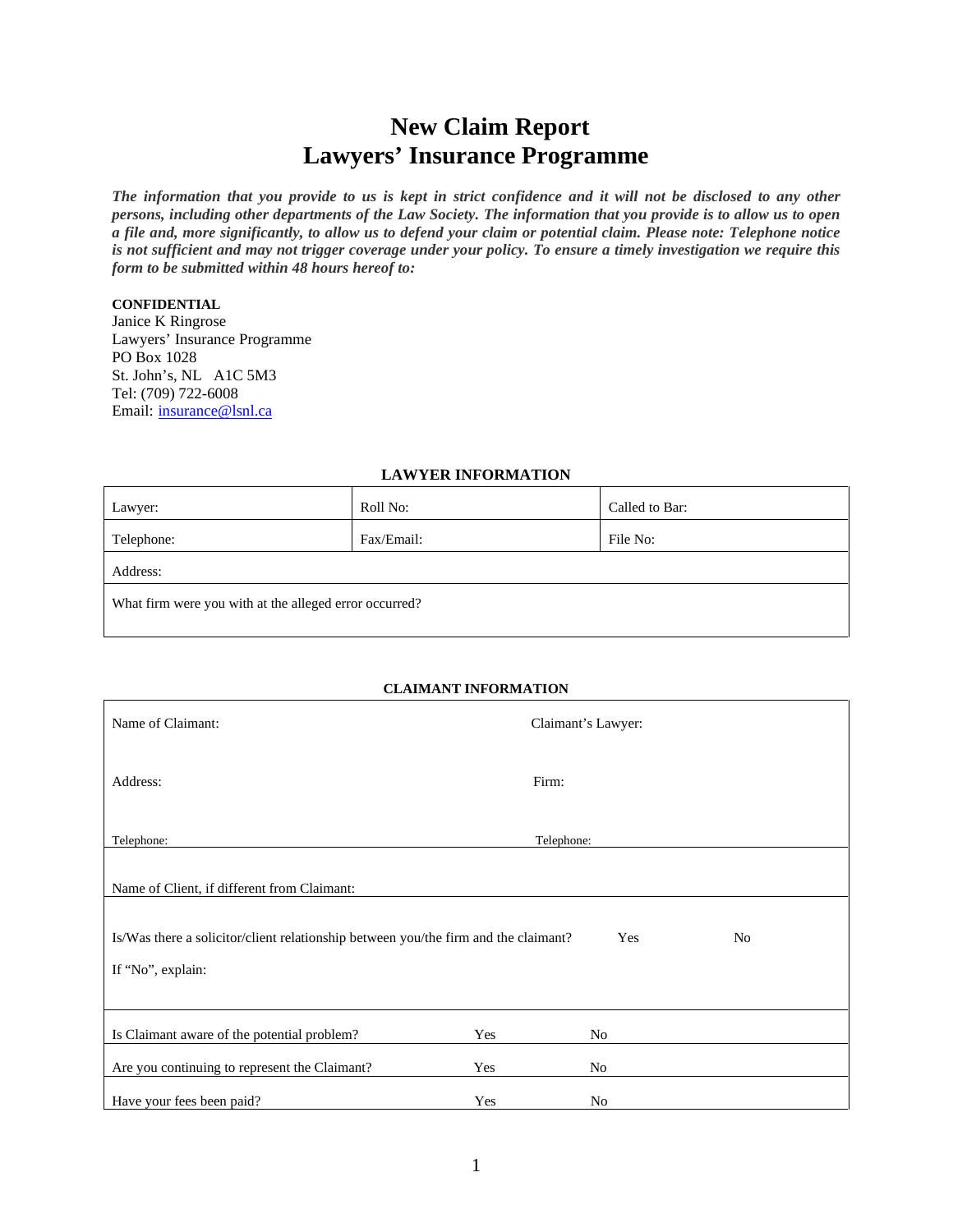## **CLAIM INFORMATION**

| When did the alleged error occur? (A full date is required)                                                                                                                               |  |  |  |  |  |  |
|-------------------------------------------------------------------------------------------------------------------------------------------------------------------------------------------|--|--|--|--|--|--|
| How and when were you made aware of the potential problem? (A full date is required)                                                                                                      |  |  |  |  |  |  |
| When were you first put on notice (written and/or oral) of a claim? (A full date is required)<br>(If you received written notice or statement of claim, please attach a copy)             |  |  |  |  |  |  |
| Aside from a solicitor-client relationship, do you have an ownership, financial, or business interest in the client or claimant?<br>No<br>Yes                                             |  |  |  |  |  |  |
| If yes, please elaborate                                                                                                                                                                  |  |  |  |  |  |  |
| Does the claim arise out of the Claimant/Client doing business with an entity in which you have an ownership, financial or<br>business interest?<br>Yes<br>N <sub>0</sub>                 |  |  |  |  |  |  |
| If yes, please elaborate                                                                                                                                                                  |  |  |  |  |  |  |
| Is there any proceeding (such as a foreclosure, repossession, application or defence) requiring urgent attention?                                                                         |  |  |  |  |  |  |
| Yes<br>N <sub>0</sub><br>If yes, by when                                                                                                                                                  |  |  |  |  |  |  |
| Estimate the amount of the claim that may be presented against you: \$                                                                                                                    |  |  |  |  |  |  |
| In your opinion, the likelihood of liability is:<br>Unlikely<br>Possible<br>Probable<br>Definite                                                                                          |  |  |  |  |  |  |
| Please identify other parties who may be involved in the dispute, eg. real estate agent, bank, appraisers, tortfeasors, insurers                                                          |  |  |  |  |  |  |
| List all staff members directly involved in the matter out of which the alleged error arose, indicating position<br>eg. partner, associate, articling student, legal assistant, secretary |  |  |  |  |  |  |
|                                                                                                                                                                                           |  |  |  |  |  |  |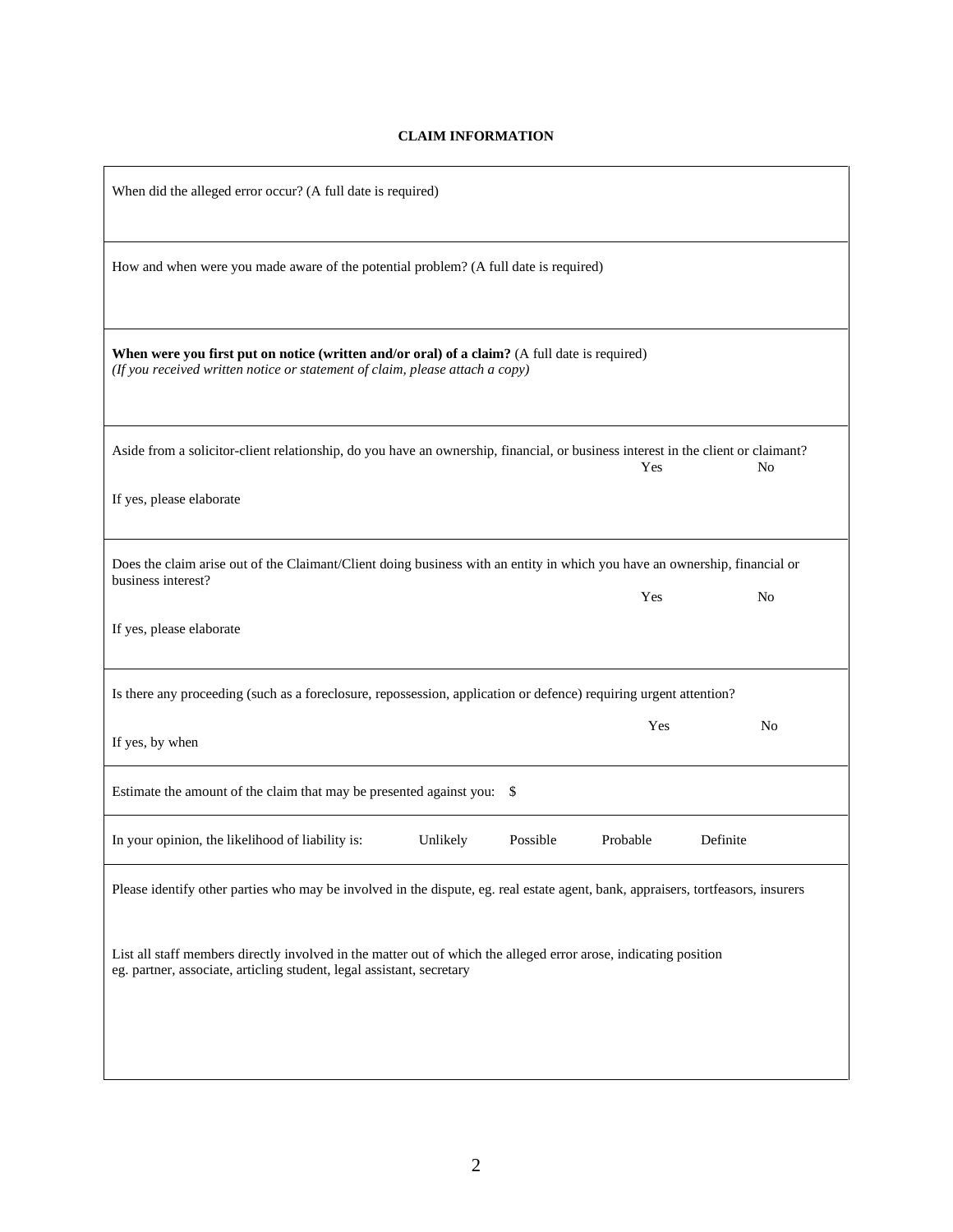#### **Please circle the Area of Law and Cause of Loss below:**

#### **AREA OF LAW**

- 1.1 Real Estate Unspecified
- 1.2 Real estate Residential
- 1.3 Real Estate Condominium
- 1.4 Real Estate Commercial
- 1.5 Real Estate Farm
- 1.6 Real Estate Other
- 2.1 Civil Litigation Unspecified
- 2.2 Civil Litigation Personal Injury, auto
- 2.3 Civil Litigation Personal Injury, other
- 2.4 Civil Litigation Medical Malpractice
- 2.5 Civil Litigation Wrongful Dismissal
- 2.6 Civil Litigation Liens
- 2.7 Civil Litigation Creditor Remedies
- 2.8 Civil Litigation Insurance Contract
- 2.9 Civil Litigation Commercial
- 2.10 Civil Litigation Other
- 3.1 Corporate Unspecified
- 3.2 Corporate Incorporation
- 3.3 Corporate Amalgamations/Reorganizations
- 3.4 Corporate Corporate Governance
- 3.5 Corporate Securities Transactions
- 4.1 Matrirnonial & Family Unspecified
- 4.2 Matrirnonial & Family Divorce
- 4.3 Matrimonial & Family Separation
- 4.4 Matrirnonial & Family Law Adoption
- 4.5 Matrirnonial & Family Law Other
- 4.6 Matrirnonial & Family Law Child Support
- 4.7 Matrirnonial & Family Law Pension
- 5.1 Estate Planning & Administration -Unspecified
- 5.2 Estate Planning & Administration Wills
- 5.3 Estate Planning & Administration -Estate Planning
- 5.4 Estate Planning & Administration Estate Admin
- 5.5 Estate Planning & Administration Trusts
- 5.6 Estate Planning & Administration Power of Attorney
- 5.7 Estate Planning & Administration Committeeships
- 5.8 Estate Planning & Administration Other
- 6 Aboriginal
- 7 Administrative/Boards/Tribunals
- 8 Admiralty
- 9 Arbitration
- 10 Bankruptcy/Insolvency/Receivership
- 11 Criminal
- 12 Employment/Labour
- 13 Entertainment
- 14 Environmental
- 15 Immigration
- 16 Intellectual Property
- 17 Mediation
- 18.1 Tax Unspecified
- 18.2 Tax Corporate
- 18.3 Tax Personal/Family
- 18.4 Tax Estate/Trust
- 18.5 Tax Other
- 19 Other
- 20.1 Commercial Unspecified
- 20.2 Commercial Contracts/Leases
- 20.3 Commercial Financing
- 20.4 Commercial PPSA-Personal Property, Equipment
- 20.5 Commercial Purchase/Sale of Business
- 20.6 Commercial Shareholder Agreements<br>20.7 Commercial Natural Resources
- 20.7 Commercial Natural Resources
- 20.8 Commercial Other

## **LIST OF CAUSE OF LOSS**

- 1.1 Systems/Procedures/Administration-Failure to follow-up
- 1.2 Systems/Procedures/Administration-Diary System Error
- 1.3 Systems/Procedures/Administration-Inadequate office systems
- 1.4 Systems/Procedures/Administration-Failure to memo file
- 1.5 Systems/Procedures/Administration-Procrastination
- 1.6 Systems/Procedures/Administration-Clerical Error
- 1.7 Systems/Procedures/Administration-Overwork
- 1.8 Systems/Procedures/Administration-Inadequate review, inadequate preparation or inadequate investigation
- 2.1 Communication Failure to follow client's instructions
- 2.2 Communication Disputed instructions
- 2.3 Communication Disputed retainer
- 2.4 Communication Perceived limited retainer
- 2.5 Communication Poor Communication with clients
- 2.6 Communication Poor Communication with others
- 2.7 Communication Failure to confirm instructions/advice
- 2.8 Communication Failure to obtain client's consent
- 2.9 Communication Unable to contact client
- 3.1 Delegation/Supervision Delegated to lawyer/student
- 3.2 Delegation/Supervision Delegated to non-lawyer employee
- 3.3 Delegation/Supervision Delegated to outsider
- 3.4 Delegation/Supervision Delegation-Poor communication/poor supervision
- 4.1 Law Failure to know the law
- 4.2 Law Failure to know the limitation/deadline
- 4.3 Law Failure to properly apply the law
- 4.4 Law Failure to address tax implication
- 5.1 Conflict Representing two or more parties
- 5.2 Conflict Conflict Unrepresented party
- 5.3 Conflict Personal/Financial interest in transaction
- 6 Fee Dispute
- 7 Fraud by client/other party
- 8 Other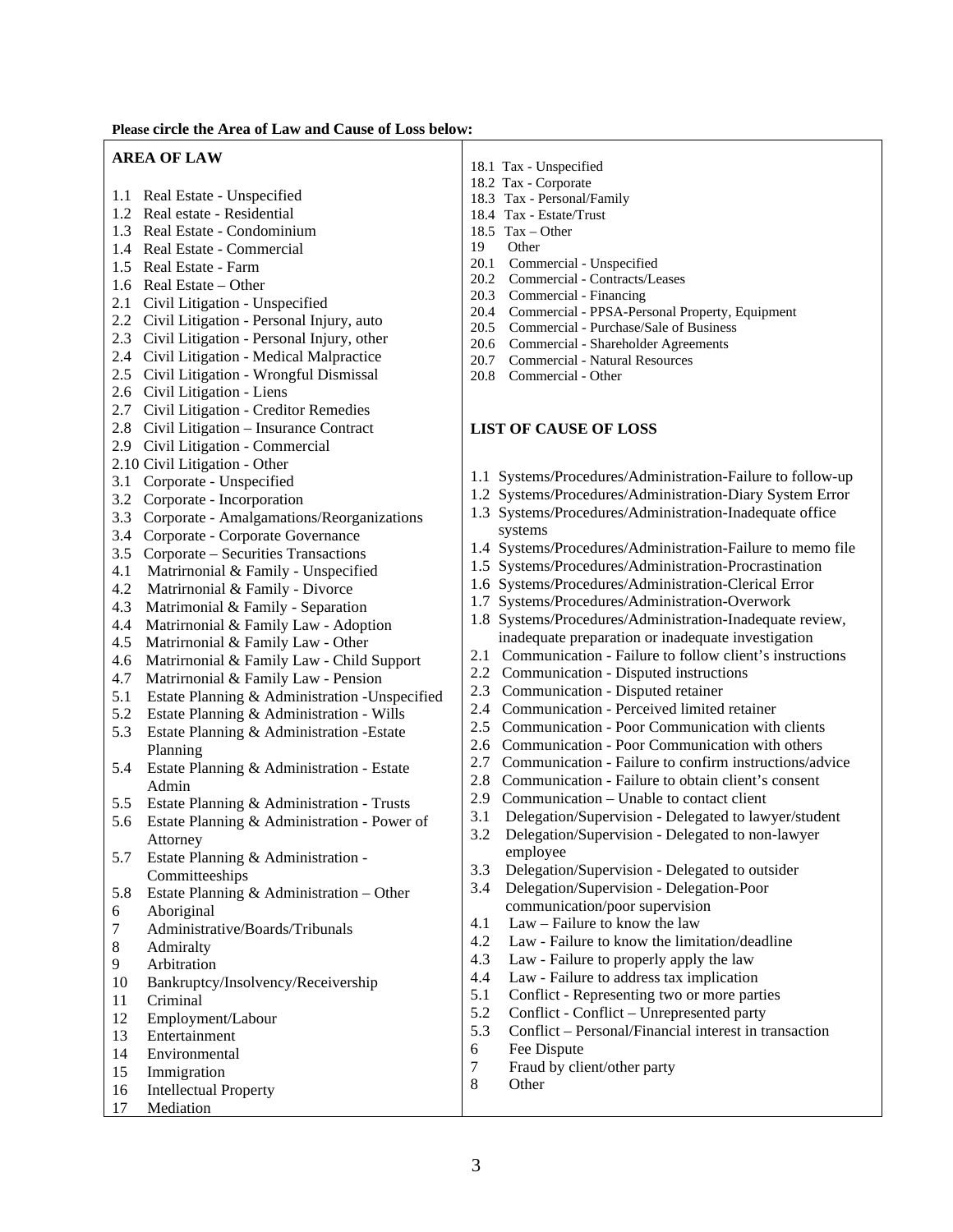## **OTHER**

| What percentage of your practice was devoted to this area of law at that time? |          | $\%$       |                |  |
|--------------------------------------------------------------------------------|----------|------------|----------------|--|
| How long had you been practicing in this area of law at that time?             |          |            |                |  |
| Does your Firm carry Excess of the \$1,000,000 Mandatory Coverage:             |          | <b>Yes</b> | N <sub>0</sub> |  |
| Insurer:                                                                       | Policy # |            |                |  |
| Is this transaction title insured?                                             |          | Yes        | N <sub>0</sub> |  |
| Insurer:                                                                       | Policy # |            |                |  |

## **DETAILED PRECIS OF CLAIM**

Please relate all relevant facts pertaining to this claim in chronological order. (Attached a separate sheet if necessary)

How could this claim/potential claim have been prevented?